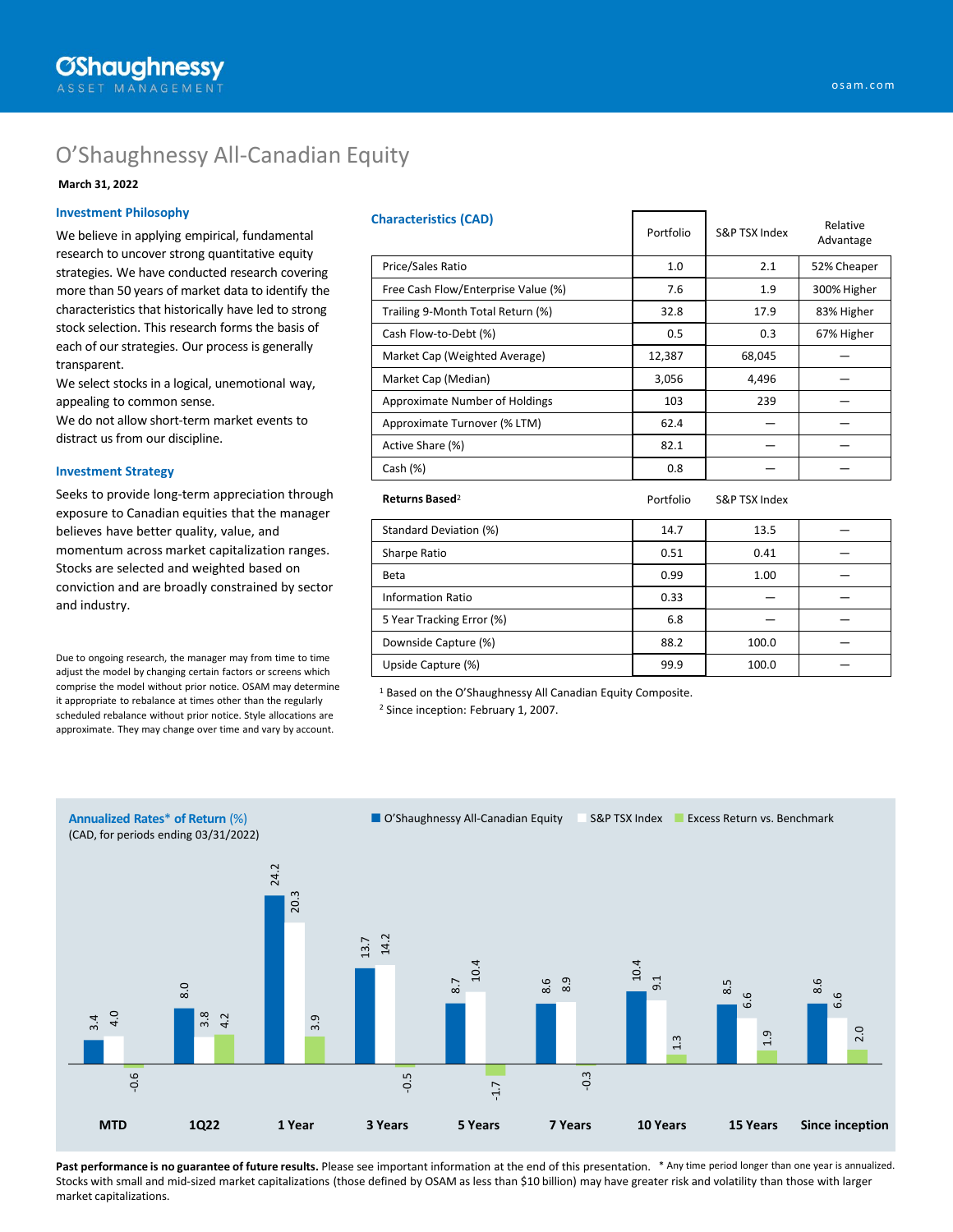### **March 31, 2022**

**Base Rates** (CAD, 02/01/2007 to 03/31/2022, gross of fees) Base rates are a batting average for how often a strategy beats the S&P TSX over certain rolling time periods.

| <b>Rolling Periods</b> | Won | Lost | <b>Base Rate</b> | Avg. Excess<br>Return |
|------------------------|-----|------|------------------|-----------------------|
| 1-Year                 | 100 | 71   | 58%              | 2.06%                 |
| 3-Years                | 102 | 45   | 69%              | 2.14%                 |
| 5-Years                | 82  | 41   | 67%              | 2.60%                 |
| 7-Years                | 75  | 24   | 76%              | 2.83%                 |
| 10-Years               | 63  | 0    | 100%             | 2.60%                 |
| 15-Years               | 3   | ŋ    | 100%             | 2.00%                 |

| <b>Top 10 Holdings</b>            |       | <b>Percent of</b><br><b>Portfolio</b> | Percent of<br>S&P TSX |
|-----------------------------------|-------|---------------------------------------|-----------------------|
| LOBLAW COS LTD                    |       | 3.1                                   | 0.6                   |
| NUVISTA ENERGY LTD                |       | 3.0                                   | 0.1                   |
| <b>BAYTEX ENERGY CORP</b>         |       | 2.9                                   | 0.1                   |
| <b>TOURMALINE OIL CORP</b>        |       | 2.8                                   | 0.6                   |
| <b>FAIRFAX FINANCIAL HOLDINGS</b> |       | 2.7                                   | 0.4                   |
| CANADIAN TIRE CORP - CL A         |       | 2.3                                   | 0.3                   |
| <b>MANULIFE FINANCIAL CORP</b>    |       | 2.2                                   | 1.6                   |
| <b>SUN LIFE FINANCIAL INC</b>     |       | 2.2                                   | 1.3                   |
| <b>IA FINANCIAL CORP</b>          |       | 2.1                                   | 0.3                   |
| <b>CARDINAL ENERGY LTD</b>        |       | 2.0                                   | 0.0                   |
|                                   | Total | 25.3                                  | 5.3                   |

#### $\infty$ თ<br>თ 7.8 29.5 18.3 0.5 0.7 9.9 0.9 15.9 6.3 0.5 5.0 3.3 3.7 16.4 31.5 11.8 6.6 13.2 2.8 3.5 5.1 -3.2 5.6  $\overline{4}$ 13.1 -13.2 -0.2 -1.9 -5.7 2.7  $\omega$ ■ Portfolio ■ S&P TSX Index ■ Difference (CAD, based on a representative account as of 03/31/2022) **Market Cap Breakdown Percent of Portfolio** Market Cap > \$10 billion 30.6 Market Cap  $>$  \$2 billion and < \$10 billion 41.4 Market Cap < \$2 billion 28.0 Total 100.0 Comm. Services Consumer Discretionary Consumer Staples Energy Financials Health Care Industrials Information Technology Materials Real Estate Utilities **Current Sector Weightings** (%)

#### **About O'Shaughnessy Asset Management**

O'Shaughnessy Asset Management (OSAM) is a Stamford, Connecticut-based quantitative money management firm. We deliver a broad range of equity portfolios, from small cap to large cap and growth to value. Our clients are individual investors, institutional investors, and the high-net-worth clients of financial advisors. The firm's investment strategies are based on the research of James P. O'Shaughnessy, widely regarded as a pioneer in quantitative equity analysis. This research spans more than five decades, and Mr. O'Shaughnessy has been managing money based on its results since 1996.

For more information, please contact O'Shaughnessy Asset Management, LLC Six Suburban Avenue, Stamford, CT 06901 | 203.975.3333 | osam.com

#### Numbers may not add up due to rounding.

It should not be assumed that your account holdings correspond directly to any comparative indices. Individual accounts may experience greater dispersion than the composite level dispersion (which is an asset weighted standard deviation of the accounts in the composite for the full measurement period). This is due a variety of factors, including but not limited to, the fresh start investment approach that OSAM employs and the fact that each account has its own customized re-balance frequency. Over time, dispersion should stabilize and track more closely to the composite level dispersion. Gross of fee performance computations are reflected prior to OSAM's investment advisory fee (as described in OSAM's written disclosure statement), the application of which will have the effect of decreasing the composite performance results (for example: an advisory fee of 1% compounded over a 10 year period would reduce a 10% return to an 8.9% annual return). Portfolios are managed to a target weight of 3% cash. Account information has been compiled by OSAM derived from information provided by the portfolio account systems maintained by the account custodian(s), and has not been independently verified. In calculating historical asset class performance, OSAM has relied upon information provided by the account custodian or other sources which OSAM believes to be reliable. OSAM maintains information supporting the performance results in accordance with regulatory requirements. Please remember that different types of investments involve varying degrees of risk, that past performance is no guarantee of future results, and there can be no assurance that any specific investment or investment strategy (including the investments purchased and/or investment strategies devised and/or implemented by OSAM) will be either suitable or profitable for a prospective client's portfolio. OSAM is a registered investment adviser with the SEC and a copy of our current written disclosure statement discussing our advisory services and fees continues to remain available for your review upon request.